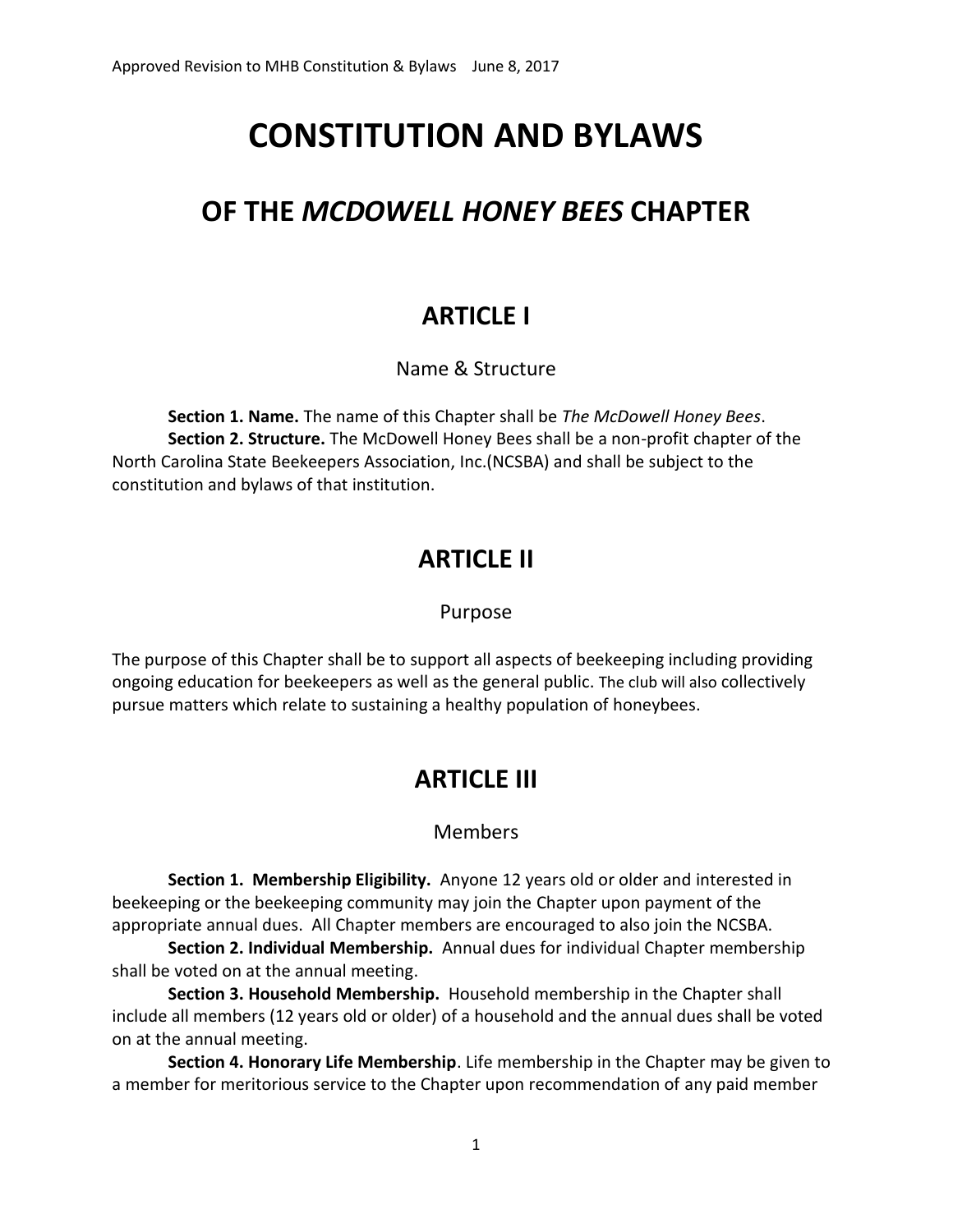and a majority vote of the Executive Committee. Life members shall be excused from payment of Chapter dues, and shall have all the privileges of membership.

**Section 5. Other Membership Categories**. NCSBA life members and honorary members who choose to join the Chapter, are excused from payment of Chapter dues and have the same rights and privileges as all Chapter members. NCSBA permanent paid members or commercial members shall pay the Chapter's individual or household membership annual dues to hold membership in the Chapter.

**Section 6. Payment of Annual Dues.** Annual dues shall be payable at the time of joining the Chapter the first year and in advance on or before February 1<sup>st</sup> of subsequent years. The Treasurer shall notify members two months in arrears, and those whose dues are not paid within two months thereafter shall be automatically dropped from membership in the Chapter. Annual dues expire on December 31 of each year, and are not prorated and are not refundable.

**Section 7. Membership Rights.** All paid Chapter members, including household members, shall have full membership privileges, including the right to vote on any issue brought before the Chapter at any Chapter gathering.

**Section 8. Resignation from Membership**. Any member may resign from the Chapter at any time.

### **ARTICLE IV**

#### **Officers**

 **Section 1. Officers and Duties.** The officers of the Chapter shall be a President, a Vice-President, a Secretary, a Treasurer, and four Directors. A Honorary Youth Director may also be appointed by the President and shall be an ex-officio (non-voting) member of the executive committee. These officers shall perform the duties prescribed by these bylaws and by the parliamentary authority adopted by the Chapter.

**Section 2. Nomination Procedure, Time of Elections**. At the regular meeting held in September, a Nominating Committee of up to five members shall be elected by the Chapter. It shall be the duty of this committee to nominate candidates for the offices to be filled at the annual meeting in November. The Nominating Committee shall report at the regular meeting in October. Before the election at the annual meeting in November, additional nominations from the floor shall be permitted.

**Section 3. Ballot Election, Term of Office, Removal from Office**. The officers shall be elected by ballot to serve for one year or until their successors are elected, and their term of office shall begin on January 1 following the annual meeting at which they are elected. In the case of a vacancy, the President may appoint a member to serve during the remainder of the term subject to the approval of the Executive Committee. No person shall be elected for any office without his or her consent. Officers may be removed from office at the pleasure of the membership as provided in the parliamentary authority (most recent edition of *Robert's Rules of Order Newly Revised* at time of initiation of removal event).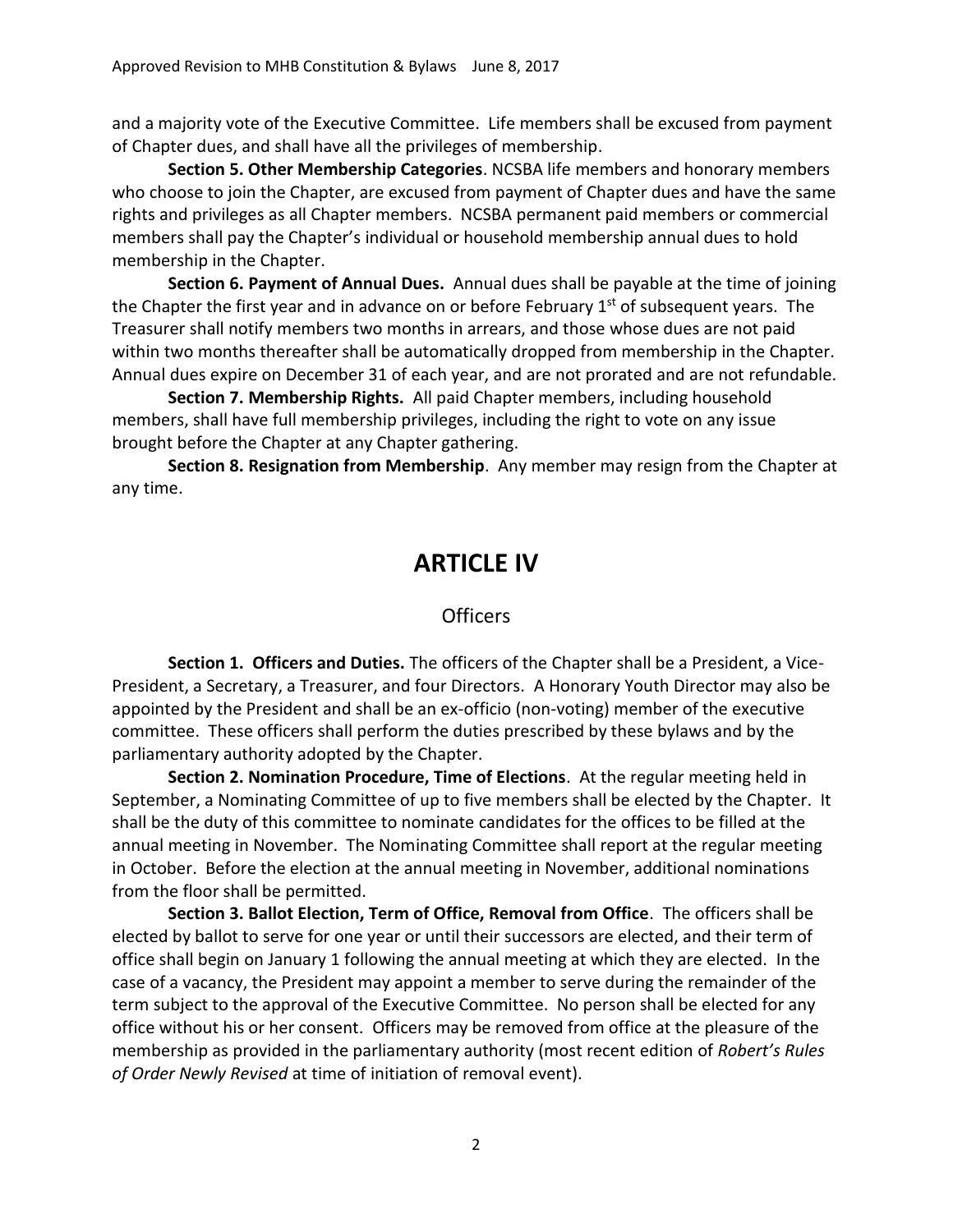**Section 4. Office-Holding Limitations**. No member shall hold more than one office at a time, and no member shall be eligible to serve more than five consecutive terms in the same office.

### **ARTICLE V**

### Membership Meetings

 **Section 1. Regular Meetings.** The regular meetings of the Chapter shall be held on the second Thursday of each month from January to November inclusive unless otherwise ordered by the Chapter.

**Section 2. Annual Meetings**. The regular meeting in November shall be known as the annual meeting and shall be for electing officers, receiving reports of officers and committees, and for any other business that may arise.

**Section 3. Special Meetings**. Special meetings may be called by the President or by the Executive Committee or upon the written request of ten members of the Chapter submitted to an officer. The purpose of the meeting shall be stated in the notice, which shall be sent to all members at least three days before the meeting.

**Section 4. Quorum**. Fifteen members of the Chapter shall constitute a quorum for regular or special Chapter meetings.

## **ARTICLE VI**

### Executive Committee

 **Section 1. Composition.** The officers of the Chapter, including the Directors, shall constitute the Executive Committee. Other members of the Executive Committee include a representative of the McDowell County Cooperative Extension Service, who shall be a nonvoting (ex-officio) member; and the Chapter's immediate Past President, who may only vote in the event of a tie. Five members of the executive committee shall constitute a quorum.

**Section 2. Duties and Powers**. The Executive Committee shall have general supervision of the affairs of the Chapter between its regular meetings, approve expenditures, and make recommendations to the Chapter.

**Section 3. Executive Committee Meetings**. Unless otherwise ordered by the Executive Committee, regular meetings of the Executive Committee shall be held on the Tuesday preceding the second Thursday of January, March, May, July, September, and November of each year. Special meetings of the Executive Committee may be called by the President or shall be called upon written request of three members of the Executive Committee. Phone and/or email discussions and email voting may be coordinated by the President and should include all members of the executive committee.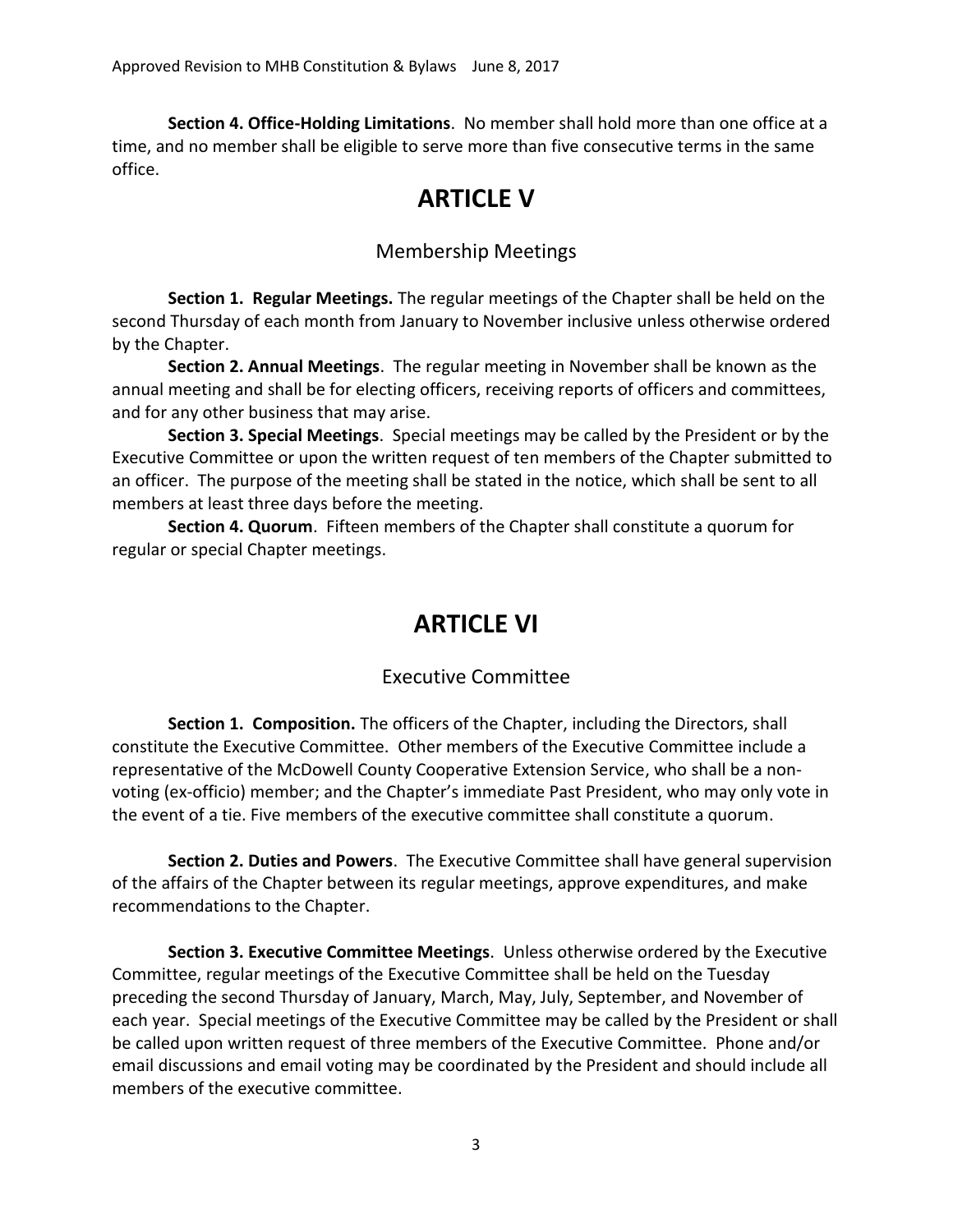## **ARTICLE VII**

### Committees

**Section 1. Standing Committees** Standing committees shall consist of the Executive Committee, Nominating Committee and Auditing Committee.

**Section 2. Auditing Committee**. The Auditing Committee shall consist of the four Directors, and its duty shall be to examine and audit the Treasurer's accounts and make recommendations at the November annual meeting.

**Section 3. Other Committees.** Such other committees, standing or special, may be established by the Chapter, the President, or the Executive Committee as it shall from time to time deem necessary to carry on their work. Chairpersons for these committees shall be appointed by the President.

**Section 4. President's Ex-Officio Committee Membership.** The President shall be a non-voting (ex officio) member of all committees.

## **ARTICLE VIII**

### Duties of Officers

#### **Section 1. President's Duties.** The President shall:

- 1) Preside at all Chapter meetings using the parliamentary authority set forth in these bylaws.
- 2) Be the chief spokesperson and representative of the Chapter.
- 3) Create and fill such special or standing committees as deemed necessary.
- 4) Fill vacancies of any office.
- 5) Perform such other duties as directed by the Chapter.
- 6) Be authorized to make bank deposits and withdrawals and disburse all monies, should the Treasurer be unable to perform those duties. Withdrawals and disbursement exceeding \$500 require approval by executive committee.

#### **Section 2. Vice-President's Duties**. The Vice-President shall:

- 1) Perform those duties of the President in his or her absence, or upon the President's request. If the Vice-President is unable to perform this duty in the absence of the President, then the Vice-President may appoint any member to act in his or her stead.
- 2) Serve as the Chairperson of the Program Committee and be responsible for deciding for the programs, securing speakers, and arranging a meeting place for all Chapter meetings.

**Section 3. Secretary's Duties**. The Secretary shall: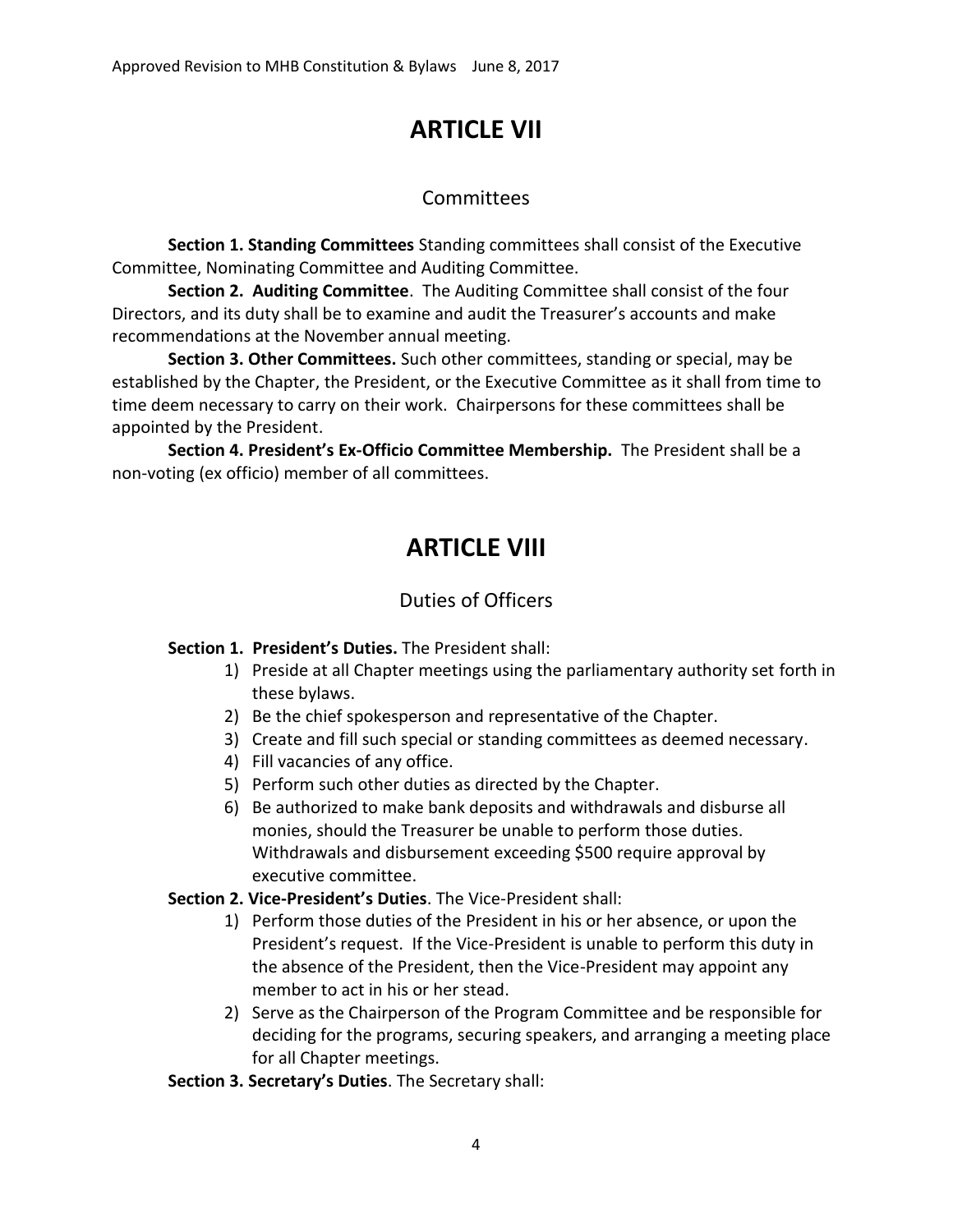- 1) Record the minutes and proceeding of the Chapter at each regular and/or special meetings, as well as Executive Committee meetings.
- 2) Assist the President and others in notifying the membership five to eight days prior to meetings.
- 3) Use the media to inform the public of Chapter meetings and special activities.
- 4) Maintain complete files of minutes, constitution and bylaws and rules of policy.
- 5) Maintain files of communications, correspondence and publications.
- 6) Coordinate communications with NCSBA Master Beekeeper Program.
- 7) Arrange for a substitute if it becomes necessary to be absent from the duties of Secretary.
- 8) At the end of the term of office, deliver all files, records and Chapter property to the successor.

#### **Section 4. Treasurer's Duties**. The Treasurer shall:

- 1) Collect and receive all Chapter monies generated from membership dues, sales of goods, gifts, special activities, and any other revenue source.
- 2) Protect all Chapter monies in a proper and timely manner.
- 3) Collect and submit NCSBA dues until March  $31<sup>st</sup>$  each year.
- 4) Be authorized to make bank deposits and withdrawals and disburse all monies. Withdrawals and disbursement exceeding \$500 require approval by executive committee.
- 5) Make prompt remittance to cover authorized and approved invoices based on approved budget/expenditures from the Chapter or Executive Committee.
- 6) Maintain full and accurate records showing receipts and disbursements of all monies.
- 7) Maintain an accurate membership list.
- 8) Notify members delinquent in payment of dues on April  $1<sup>st</sup>$  each year and seek to restore their membership.
- 9) The books shall be closed prior to each regular January meeting and a complete report on the financial standings given to the chapter at that time.
- 10) Maintain a complete inventory of the Chapter's properties, location, and estimated value. Submit report at the regular January meeting.
- 11) Serve as custodian of the Chapter's properties, preserving all receipts, titles and other documents as proof of ownership.
- 12) Provide full access to all financial records to the Auditing Committee.
- 13) Deliver all books and documents to the Executive Committee at the end of the term of office.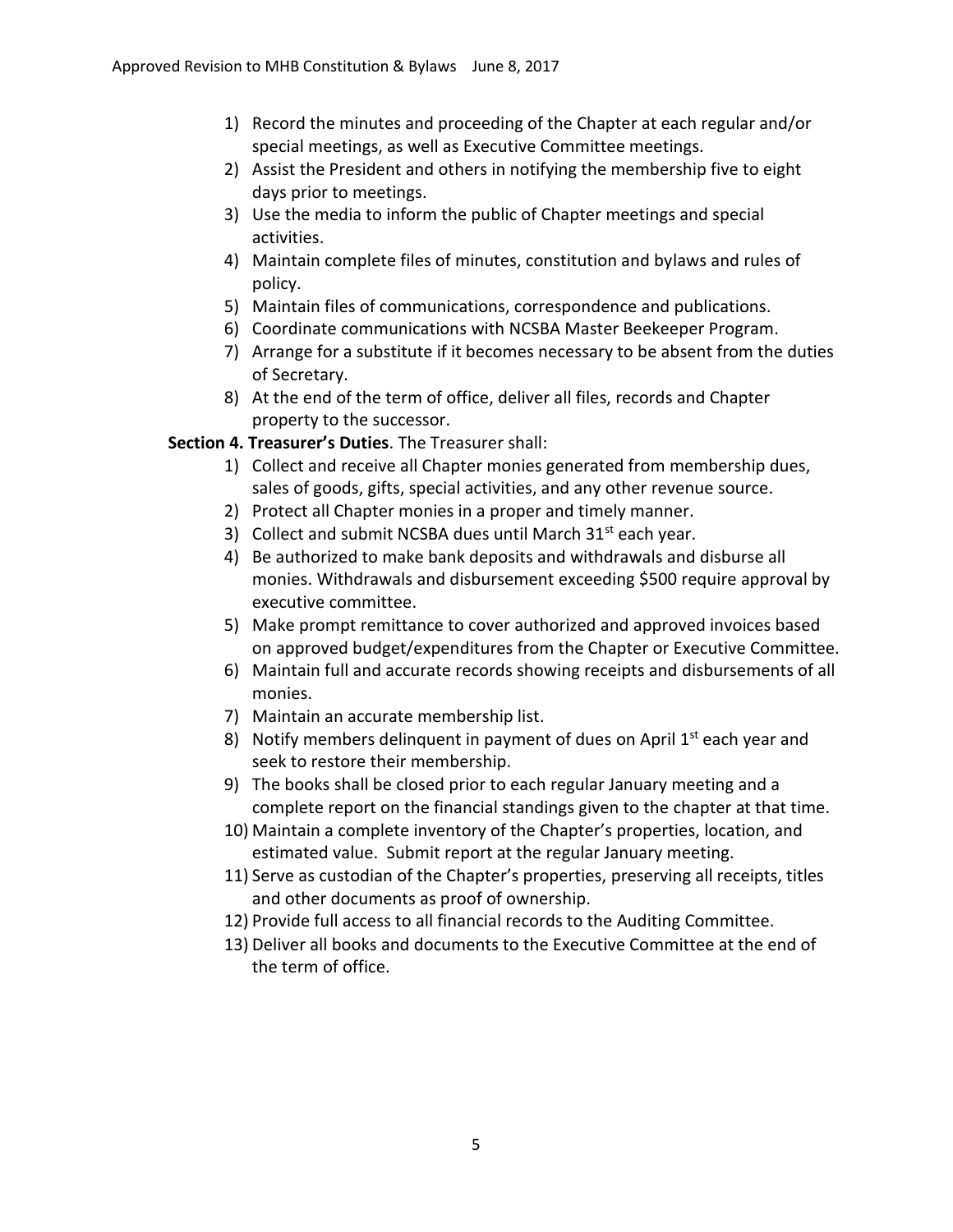## **ARTICLE IX**

### Parliamentary Authority

 The rules contained in the current edition of *Robert's Rules of Order Newly Revised* shall govern the Chapter in all cases to which they are applicable and in which they are not inconsistent with these bylaws and any special rules of order the Chapter may adopt.

## **ARTICLE X**

### Amendment/Revision of Constitution and Bylaws

 This Constitution and Bylaws may be amended or revised at any regular meeting of the Chapter by a two-thirds (2/3) vote of all members present, provided the proposed amendment or revision has been submitted and distributed to the general membership in writing at least thirty (30) days prior.

### **ARTICLE XI**

### **Dissolution**

In the event this Chapter undergoes dissolution, its assets will be distributed to local organizations as identified by the last standing executive committee of the Chapter.